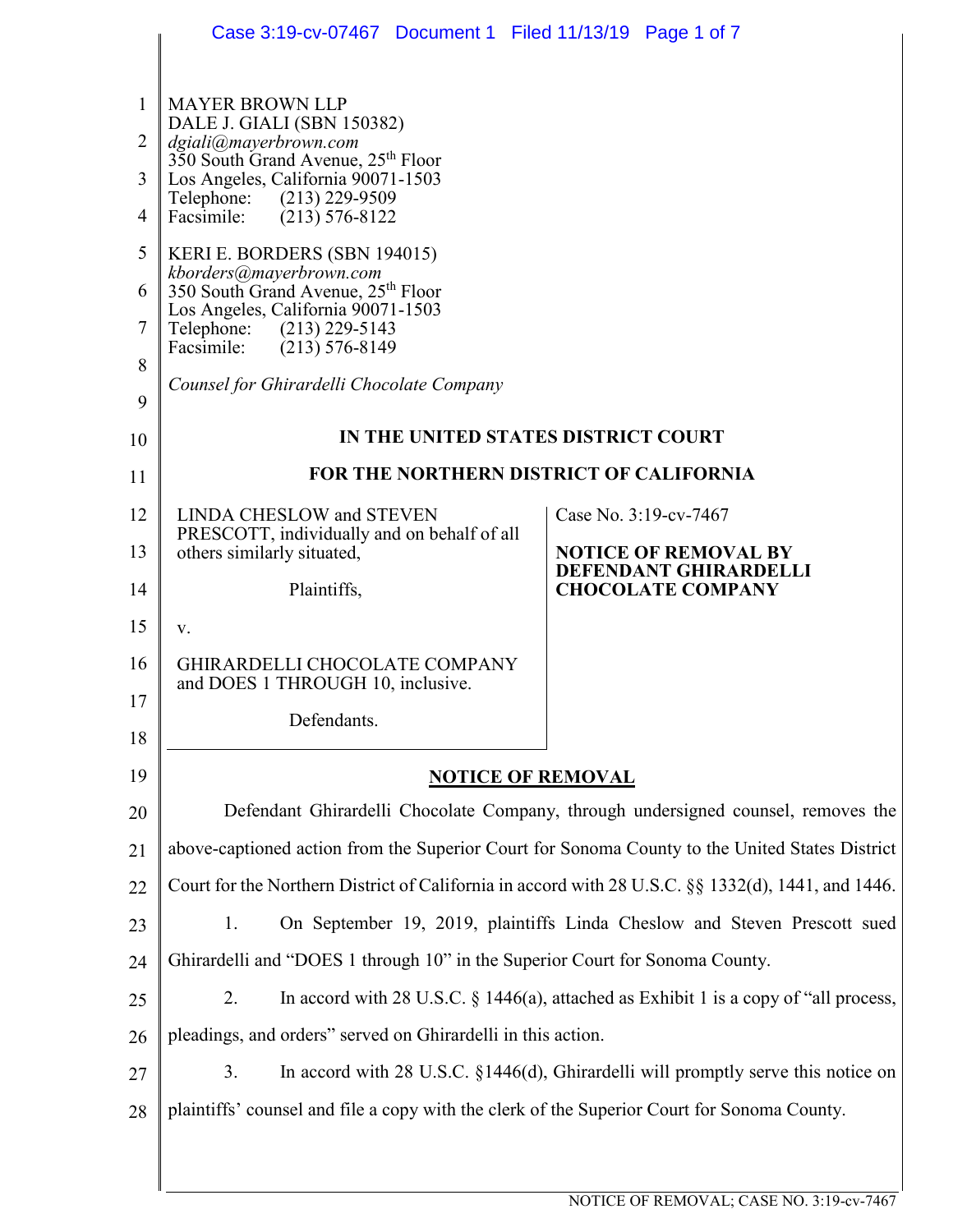- 1  $\overline{2}$ 3 4 5 6 7 8 9 10 11 12 13 14 15 16 17 18 19 20 21 22 23 4. On October 15, 2019, Ghirardelli executed a written acceptance of service by mail. *See* Cal. Code. Civ. P. § 415.30 ("Service of a summons [by mail] is deemed complete on the date a written acknowledgment of receipt of summons is executed."). 5. Under 28 U.S.C. § 1446(b) and Rule 6, Federal Rules of Civil Procedure, this removal is timely because Ghirardelli removed within 30 days of executing the written acceptance. *See, e.g.*, *Murphy Bros., Inc. v. Michetti Pipe Stringing, Inc.*, 526 U.S. 344, 348 (1999) (clock for removal not triggered by "mere receipt of the complaint unattended by any formal service"); *Harper v. Little Caesar Enter., Inc.*, 2018 WL 5984841 (C.D. Cal. Nov. 14, 2018) (Staton, J.) (collecting authority and explaining that the clock begins when the defendant executes acceptance of service by mail). 6. The time for Ghirardelli to respond to the complaint has not yet expired. 7. Ghirardelli need not secure consent to removal from the "Doe" defendants. *See, e.g.*, *United Comp. Sys., Inc. v. AT&T Corp.*, 298 F.3d 756, 762 (9th Cir. 2002) (explaining that the consent requirement "does not apply to" "unknown" or "fictitious" parties). 8. As the Supreme Court has explained, Congress enacted CAFA to ensure that federal courts hear large class actions with interstate consequences. *See, e.g.*, *Standard Fire Ins. Co. v. Knowles*, 568 U.S. 588, 595 (2013). Where, as here, the amount in controversy exceeds \$5 million, a defendant and at least one putative class member are diverse, and the proposed class exceeds 100 members, CAFA confers subject-matter jurisdiction. 28 U.S.C. § 1332(d). 9. The removing party need only provide a "short and plain statement of the grounds for removal" and need not submit evidence unless and until the opposing party challenges the factual allegations in the notice of removal. *See generally Dart Cherokee Basin Operating Co. v. Owens*, 135 S. Ct. 547 (2014); *Arias v. Residence Inn by Marriott*, 936 F.3d 920, 922 (9th Cir.
- 25

 $24$ 

2019).

#### **VENUE**

26 27 28 10. Under 28 U.S.C. §§ 84(a) and 1441(a), venue is proper in the United States District Court for the Northern District of California because this Court embraces the Superior Court for Sonoma County, where this action was pending.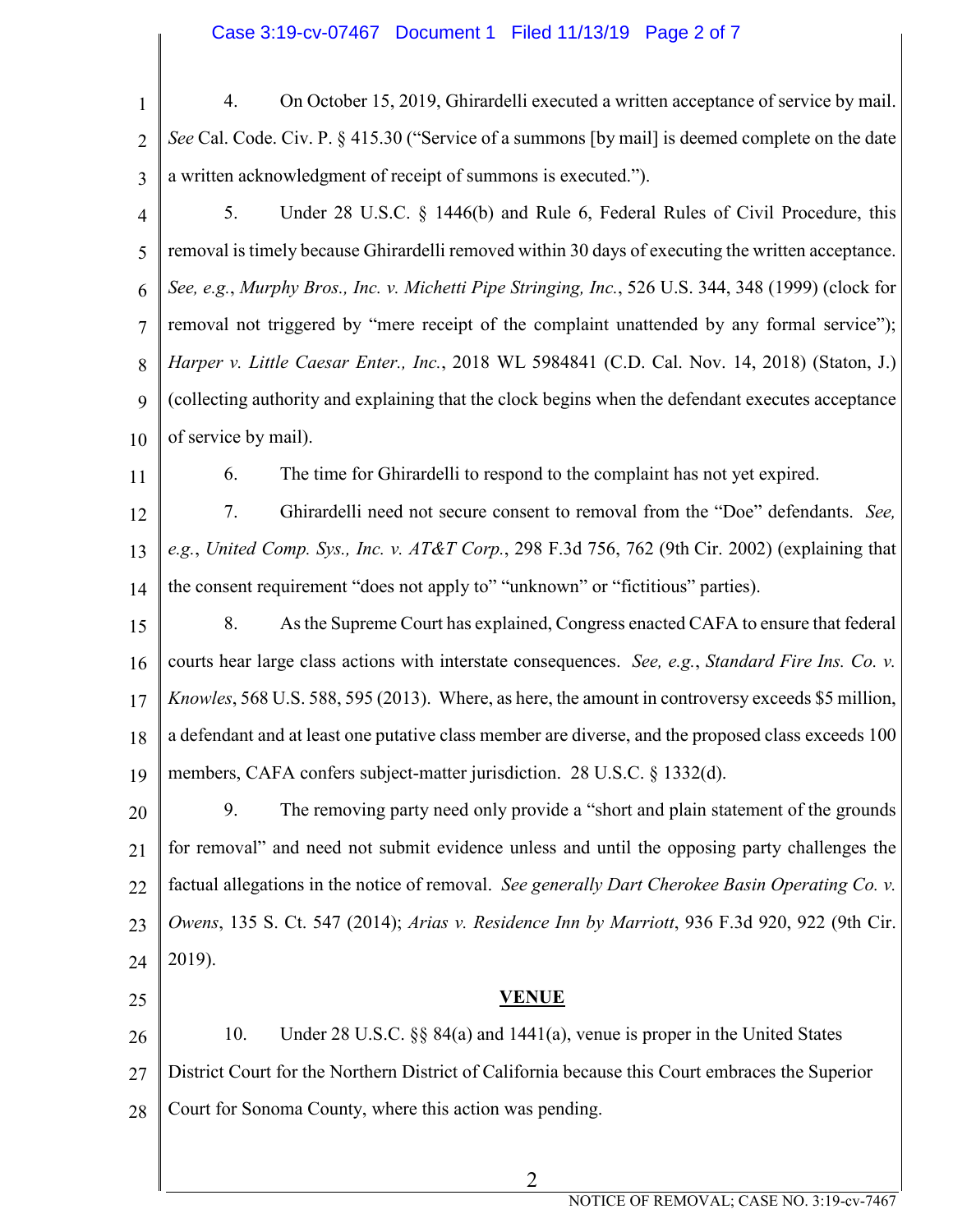1

### **BRIEF OVERVIEW OF THE PLAINTIFFS' ALLEGATIONS**

2 3 4 11. In this putative class action under the UCL, CLRA, and FAL, the plaintiffs claim that Ghirardelli "affirmatively misrepresented" the "nature and characteristics" of Ghirardelli's Classic White baking chips. *E.g.*, Compl. ¶ 33.

5 6 7 12. The plaintiffs claim that Ghirardelli deceptively advertised that the Classic White chips contain "white chocolate" when in fact the Classic White chips allegedly "do[] not contain *any* white chocolate. It is fake white chocolate." Compl. ¶ 4.

8 9 10 11 13. The plaintiffs incorporate into the complaint (¶ 4) the front of the Classic White chips package and suggest that the package falsely advertises that the "Classic White" chips contain white chocolate. (In fact, the word "chocolate" appears nowhere on the photo incorporated into the plaintiffs' complaint.)

12 13 14 15 16 17 14. In addition to claiming that Ghirardelli falsely advertised that the Classic White chips contain white chocolate, the plaintiffs protest the product's use of the word "premium." According to the plaintiffs, the word "premium" misleads consumers "into thinking that the [p]roduct contains premium ingredients, not fake white chocolate." Compl. ¶ 6. The plaintiffs claim that "[r]easonable consumers do not expect the [p]roduct to include fake white chocolate made of inferior—not premium—ingredients like hydrogenated and palm oils." Compl. ¶ 7.

18 19 20 21 15. On behalf of themselves and a putative class comprising "[a]ll persons who purchased the [p]roduct in the United States or, alternatively, in California for personal consumption and not for resale" from September 19, 2015 "through the present," Cheslow and Prescott sue under the UCL, FAL, and CLRA.

22

16. The plaintiffs request for themselves and the putative class restitution, an attorney's fee and costs, and an injunction. Prayer for Relief §§ A-C.

24

23

## **THE PROPOSED CLASS EXCEEDS 100 MEMBERS**

25 26 27 17. The plaintiffs sue on behalf of a nationwide class of consumers who bought the Classic White chips between September 19, 2015 and the present. Nationwide retailers, such as Whole Foods, Albertson's, and Safeway, sell the Classic White chips in at least hundreds of

28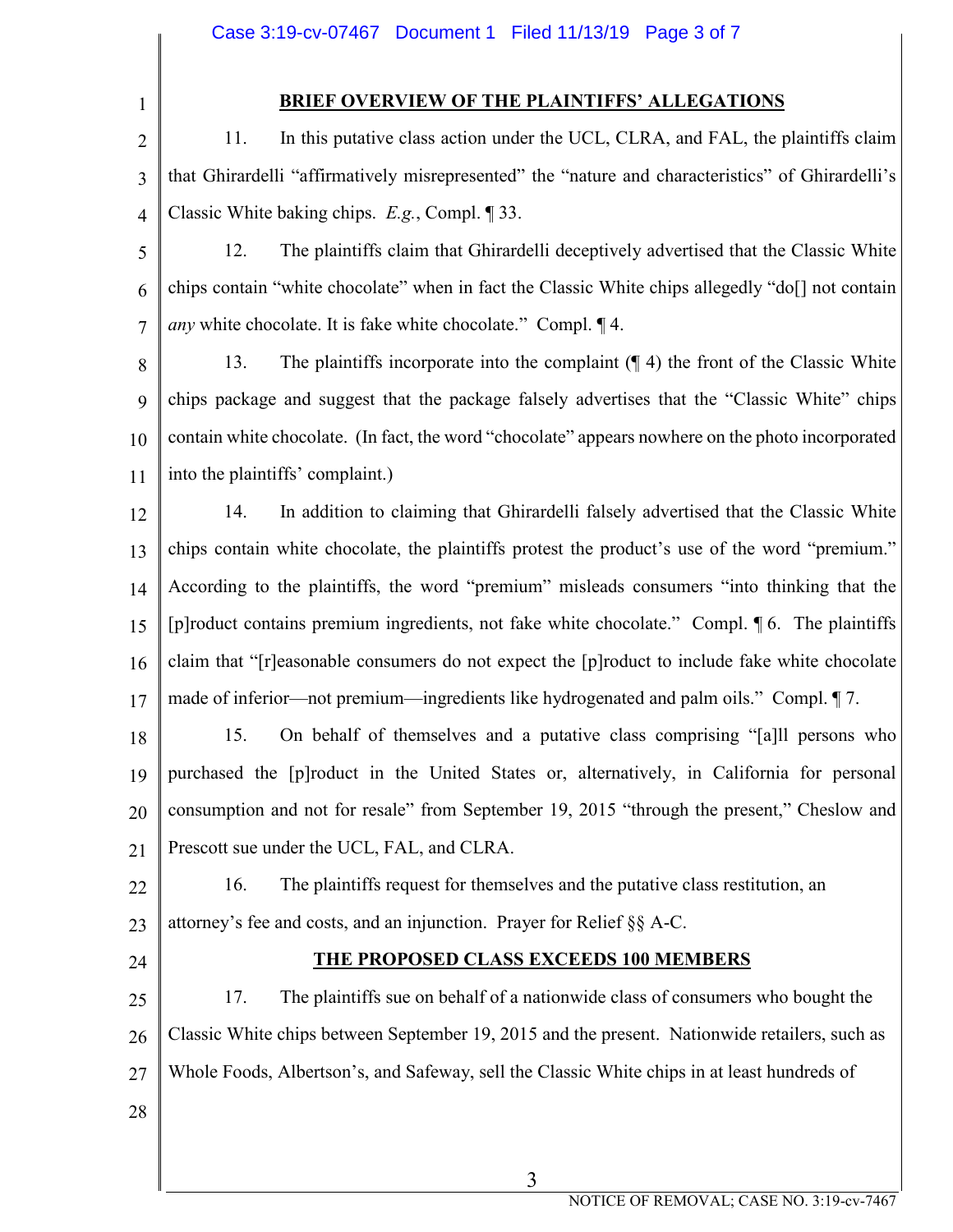# Case 3:19-cv-07467 Document 1 Filed 11/13/19 Page 4 of 7

| $\mathbf{1}$   | stores across the United States. Without more, these facts compel concluding that more than 100         |  |
|----------------|---------------------------------------------------------------------------------------------------------|--|
| $\overline{2}$ | putative class members bought the Classic White chips.                                                  |  |
| 3              | Also, the plaintiffs allege that "the [c] lass is comprised of millions of consumers<br>18.             |  |
| $\overline{4}$ | throughout the United States" Compl. ¶ 46; see also, e.g., Roppo v. Travelers Comm. Ins. Co.,           |  |
| 5              | 869 F.3d 568, 581 (7th Cir. 2017) ("[A defendant] may rely on the estimate of the class number          |  |
| 6              | set forth in the complaint."). Common sense and the plaintiffs' allegations independently satisfy       |  |
| 7              | the requirement to show that the putative class likely exceeds 100 members.                             |  |
| 8              | <u>GHIRARDELLI IS DIVERSE FROM AT LEAST ONE PUTATIVE CLASS MEMBER</u>                                   |  |
| 9              | Relaxing the complete-diversity requirement, CAFA permits removal if the<br>19.                         |  |
| 10             | parties are minimally diverse, that is, if the citizenship of at least one putative class member        |  |
| 11             | differs from the citizenship of at least one defendant. 28 U.S.C. §1332(d)(2)(A); Dart, 135 S. Ct.      |  |
| 12             | at 552.                                                                                                 |  |
| 13             | Ghirardelli Chocolate Company is a California corporation with its principal<br>20.                     |  |
| 14             | place of business in California. See Hertz Corp. v. Friend, 559 U.S. 77, 80-81 (2010)                   |  |
| 15             | (explaining what constitutes a corporation's principal place of business). Under 28 U.S.C.              |  |
| 16             | $§$ 1332(c)(1), Ghirardelli Chocolate Company is a citizen of California.                               |  |
| 17             | The plaintiffs sue on behalf of a nationwide putative class that comprises<br>21.                       |  |
| 18             | "millions of consumers throughout the United States." Compl. ¶46; <i>accord</i> Compl. ¶45              |  |
|                | 19   (defining the class to include "[a]ll persons who purchased the [p]roduct in the United States or, |  |
| 20             | alternatively, in California" from September 19, 2015 to the present).                                  |  |
| 21             | Common sense readily confirms that a putative class of consumers who bought<br>22.                      |  |
| 22             | the Classic White chips throughout the United States between September 19, 2015 and the                 |  |
| 23             | present necessarily includes at least one citizen of a state other than California (and likely          |  |
| 24             | hundreds of thousands of citizens from states other than California). See Roe v. Michelin N. Am.,       |  |
| 25             | Inc., 613 F.3d 1058, 1062 (11th Cir. 2010) ("[C]ourts may usecommon sense in determining                |  |
| 26             | whether the case stated in the complaint meets federal jurisdiction requirements."); Rosas v.           |  |
| 27             | Carnegie Mortg., LLC, 2012 WL 1865480 at *5 (C.D. Cal. May 21, 2012) ("Because the                      |  |
| 28             | complaint alleges a nationwide class, minimal diversity necessarily exists.") (internal quotation       |  |
|                |                                                                                                         |  |

4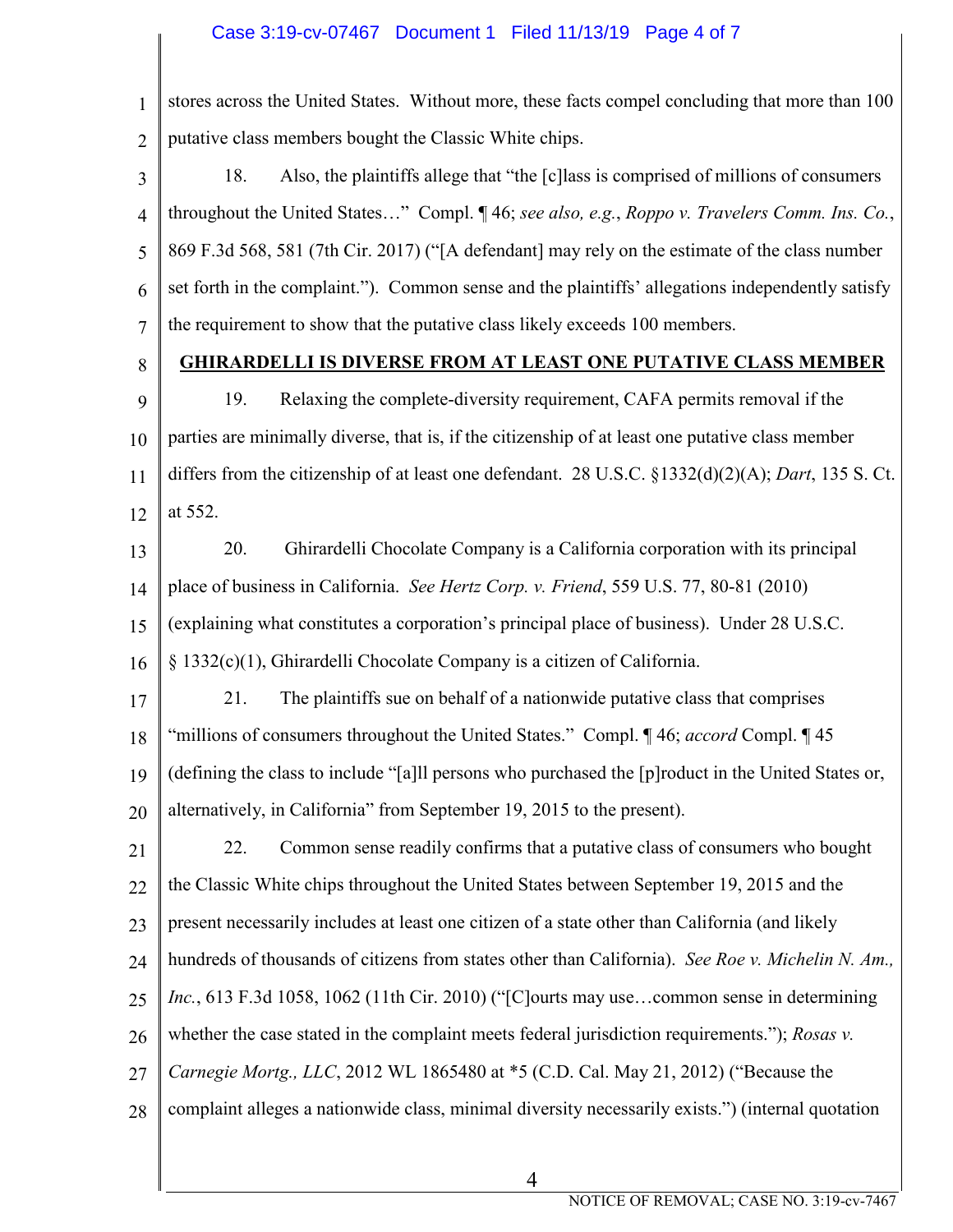| 1              | omitted); Arias, 936 F.3d at 922 (explaining that the invocation of CAFA jurisdiction may rely        |  |  |
|----------------|-------------------------------------------------------------------------------------------------------|--|--|
| $\overline{2}$ | on "reasonable assumptions").                                                                         |  |  |
| 3              | Because Ghirardelli is a citizen of California and because at least one putative<br>23.               |  |  |
| $\overline{4}$ | member of the putative nationwide class is a citizen of a state other than California, the parties    |  |  |
| 5              | are at least minimally diverse.                                                                       |  |  |
| 6              | THE AGGREGATE AMOUNT IN CONTROVERSY EXCEEDS \$5 MILLION                                               |  |  |
| 7              | 24.<br>The amount in controversy "is simply an estimate of the total amount in dispute,               |  |  |
| 8              | not a prospective assessment of the defendant's liability." Lewis v. Verizon Comms., Inc.,            |  |  |
| 9              | 627 F.3d 395, 400 (9th Cir. 2010).                                                                    |  |  |
| 10             | Under CAFA, determining if the amount in controversy exceeds \$5 million<br>25.                       |  |  |
| 11             | requires aggregating the claims of the putative class members. 28 U.S.C. $\S$ 1332(d)(6).             |  |  |
| 12             | 26.<br>In this action, the aggregate amount in controversy from the plaintiffs' putative              |  |  |
| 13             | nationwide class allegations far exceeds \$5 million, excluding costs and interest.                   |  |  |
| 14             | 27.<br>The plaintiffs allege that Ghirardelli "has sold millions of units or more of the              |  |  |
| 15             | [p]roduct." Compl. ¶ 44.                                                                              |  |  |
| 16             | 28.<br>Between September 19, 2015 and the present, Ghirardelli earned more than \$5                   |  |  |
| 17             | million in gross revenue nationwide from the sale of the Classic White chips.                         |  |  |
| 18             | 29.<br>The amount paid by Cheslow and Prescott (and the putative class) likely exceeds                |  |  |
| 19             | Ghirardelli's gross receipts from wholesale distribution because the plaintiffs bought the Classic    |  |  |
| 20             | White chips at retailers, which sell the product for more than the wholesale cost. See, e.g.,         |  |  |
| 21             | Compl. $\P$ 26-27 (alleging that the plaintiffs each bought the Classic White chips at Target).       |  |  |
| 22             | The plaintiffs request restitution and claim that they "would not have purchased the<br>30.           |  |  |
| 23             | Product but for the representations by Defendant about the product." $E.g.,$ Compl. $\llbracket 51$ . |  |  |
| 24             | 31.<br>In addition to claiming that they would not have purchased the Classic White                   |  |  |
| 25             | chips but for the alleged misrepresentations, the plaintiffs imply that consumers who bought the      |  |  |
| 26             | Classic White chips for baking received no benefit from the product because it "does not melt"        |  |  |
| 27             | like chocolate." $E.g.$ Compl. $\P$ 11-16.                                                            |  |  |
| 28             |                                                                                                       |  |  |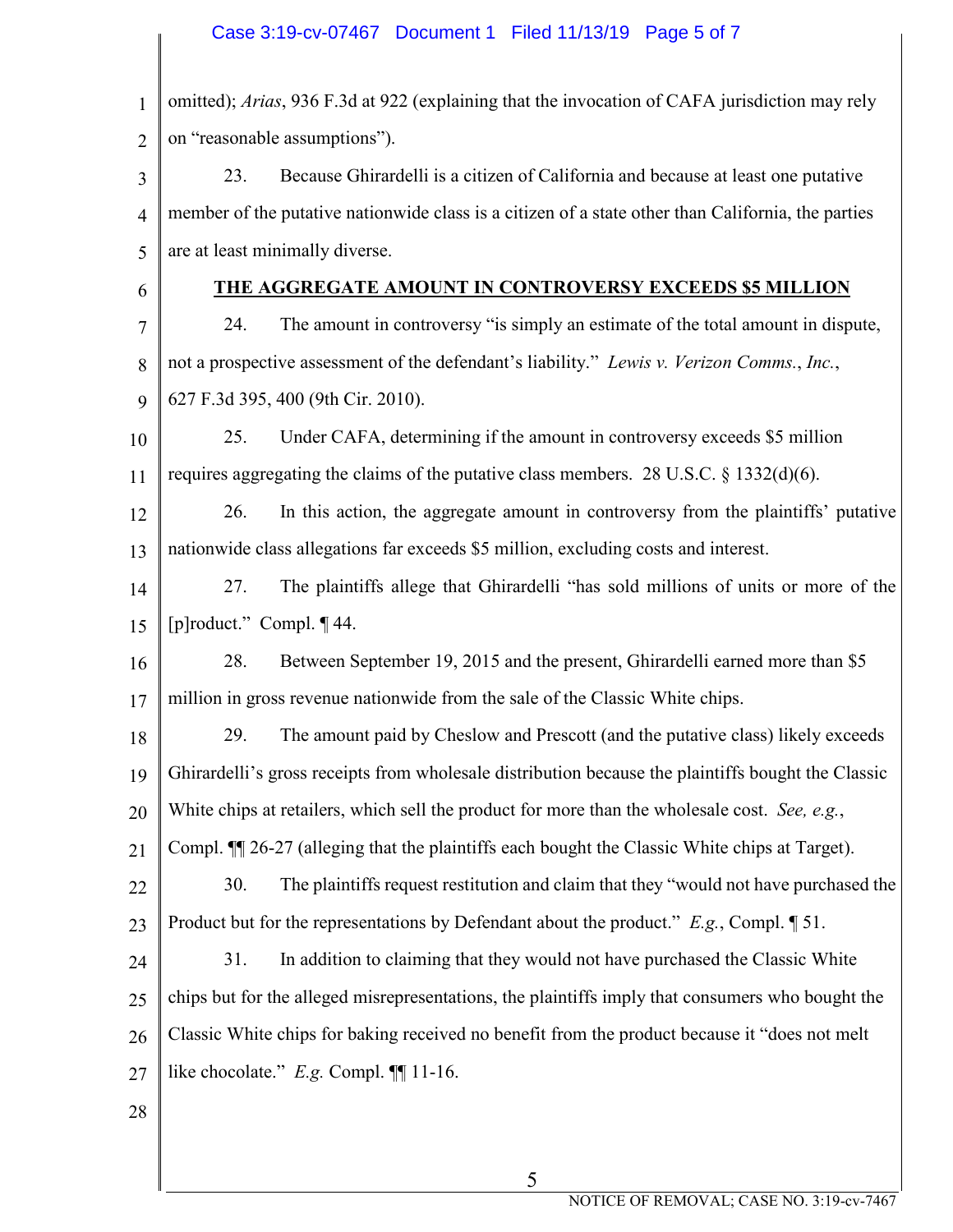#### Case 3:19-cv-07467 Document 1 Filed 11/13/19 Page 6 of 7

1  $\overline{2}$ 3 4 5 6 7 8 9 32. Under either theory (that the plaintiffs would not have bought the Classic White chips but for the alleged misrepresentations or that consumers received no benefit from the Classic White chips because they failed to "melt like chocolate"), the plaintiffs may claim that damages include the purchase price. *See, e.g.*, *Spann v. J.C. Penney Corp.*, 2015 WL 1526559 at \*6 (C.D. Cal. Mar. 23, 2015) (finding "complete restitution" of the purchase price a viable measure of damages where the plaintiff showed that "every dollar she spent was as a result of [the defendant's] alleged false advertising"); *Allen v. Hyland's Inc.*, 300 F.R.D. 643, 671 (C.D. Cal. Aug. 1, 2014) (plaintiffs might recover "full restitution" because the products were allegedly "ineffective").

10 11 33. As a result, the amount in controversy just from the plaintiffs' request for restitution on behalf of themselves and the proposed nationwide class exceeds \$5 million.

12 13 14 34. Also, the attorney's fee contributes to the amount in controversy. The amount in controversy at the time of removal includes not just the attorney's fee incurred before removal but also the attorney's fee the plaintiffs might incur in the future. *Fritsch*, 899 F.3d at 792-96.

15 16 35. In accord with the CLRA and the FAL, the plaintiffs request an attorney's fee. Prayer for Relief § C.

17 18 19 20 21 22 23  $24$ 36. By itself, the attorney's fee the plaintiffs might incur litigating this action in the future exceeds \$5 million. Ghirardelli denies that the label and advertising of its Classic White chips, which truthfully disclose the content of the product in accord with federal food-labeling law, could have misled the plaintiffs. The complaint warrants dismissal for failure to state a claim, but if an order finds that the complaint states a claim, Ghirardelli intends to move for summary judgment at the appropriate time and, if necessary, to try the action. The plaintiffs will incur a significant attorney's fee litigating this action, attempting to defeat summary judgment, and trying this action (in the unlikely event an order denies summary judgment).

25 26 27 28 37. The judiciary can rely on its experience in evaluating the amount in controversy, and judicial experience readily confirms that plaintiffs' counsels often incur or request an attorney's fee in the millions of dollars for litigating similar class actions. *See, e.g.*, *Fritsch*, 899 F.3d at 795 (citing *Ingram v. Oroudijian*, 647 F.3d 925, 928 (9th Cir. 2011) (explaining that the

6